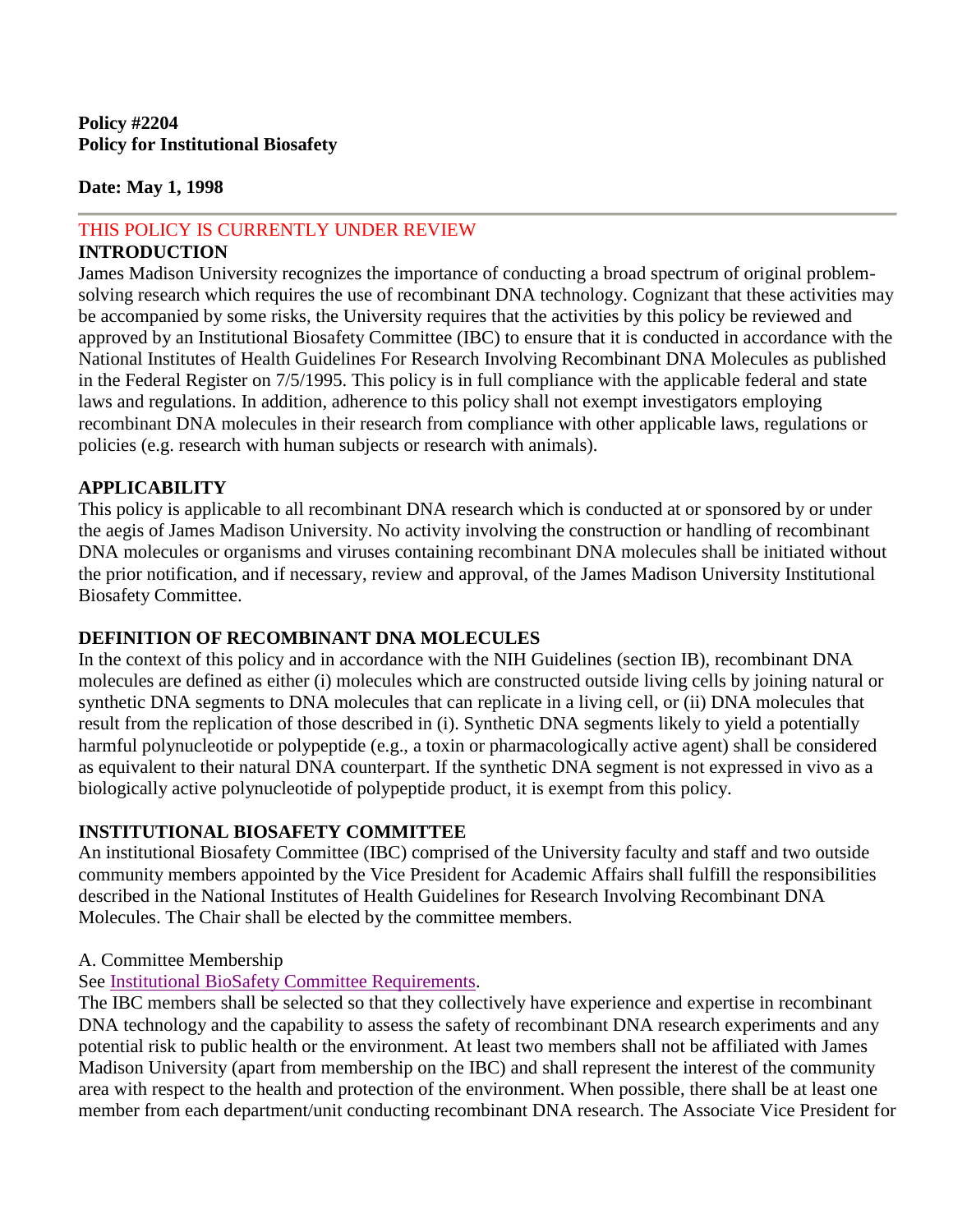Research and Program Innovation and the Director of Sponsored Programs shall also be members.

## B. Meetings

The IBC shall meet as needed, but at least once per year. A schedule of meetings shall be publicly posted. Meetings will be open to the public whenever possible, consistent with protection of privacy and proprietary interests. A quorum for conducting business shall consist of two-thirds of current members except that at least one member not affiliated with James Madison University apart from serving in the IBC must be present. The meetings will follow recognized parliamentary procedure.

## C. Reports

The IBC will report annually to the University community concerning the performance of its assigned functions as described in Section VII B below.

# **EXPERIMENTAL CLASSES AND PROCEDURES**

The different classes of experiments and particular constraints applying to each (e.g., containment requirements) are found in Section III of the NIH Guidelines for Research Involving Recombinant DNA Molecules. As these regulations are modified by subsequent agency action, those modifications shall be incorporated into this policy. A summary description of each class of experiment and the associated required procedures are outlined in the following subsections.

Experiments which require specific Recombinant DNA Advisory Committee (RAC) review and National Institutes of Health (NIH) and IBC approval before initiation of the experiment.

Experiments in this class cannot be initiated without submission of relevant information on the proposed experiment to NIH, the publication of the proposal in the Federal Register for thirty (30) days of comment, review by the RAC, and specific approval by the NIH. Definitions and examples are presented in III A and B of the NIH Guidelines.

Experiments which require IBC approval before initiation of the experiments.

Experiments in this class require submission of relevant information to the IBC for review and approval must be obtained prior to initiation of the experiments. Definitions and examples are presented in III C of the NIH Guidelines.

Experiments which require IBC notification before initiation of the experiment.

Experiments in this class require submission of relevant information to the IBC prior to initiation of the experiments. Definitions and examples are presented in Section III D of the NIH Guidelines. Approval by the IBC is not required UNLESS the IBC determines the investigator has incorrectly classified the experiments.

# **FORMS AND PROCEDURES**

Each investigator using recombinant DNA molecules in his/her research is required to complete a "Registration Document for Recombinant DNA Research" form for each project (or proposed project) involving recombinant DNA being conducted. This form must be completed and approved by the IBC to receive certification for external funding proposals. However, all projects/activities involving recombinant DNA, whether they are part of a grant proposal or not, must be submitted to the IBC. An "Annual Renewal"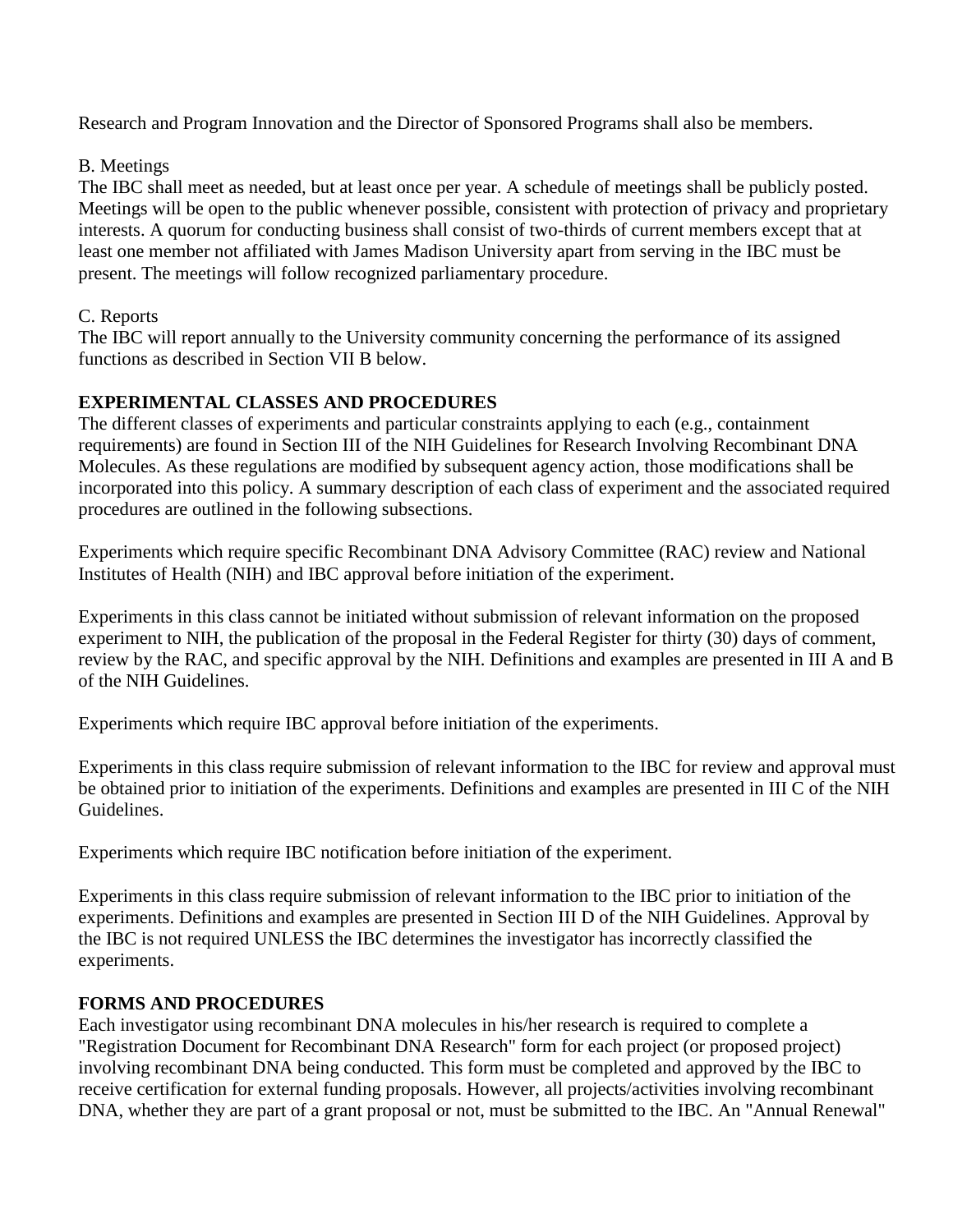form must also be completed for each project. These forms are available from the IBC and are attached as an appendix to this document.

## **FUNCTIONS OF THE IBC**

A. On behalf of James Madison University, the IBC shall review all proposals to assure compliance with NIH guidelines and University policy on biosafety.

B. On behalf of James Madison University, the IBC shall conduct periodic self-studies of the effectiveness of University policy on biosafety and the implementation procedures, reporting the results to the Vice President of Academic Affairs and recommending any needed revisions. This will involve responsibility for:

1. Reviewing the containment levels of experiments;

2. Reporting within 30 days to the Energy and Environmental Awareness Committee and the Office of Sponsored Programs identified with or violations of the guidelines and research-related accidents or illnesses; the IBC along with the Director for Sponsored Programs, under the direction of the Associate Vice President for Research and Program Innovation, has responsibility for communication with external sponsoring and monitoring agencies;

3. Making recommendations to the Energy and Environmental Awareness Committee and Director for Sponsored Programs concerning applications for exemptions within 30 days of their submission, subject to approval Associate Vice President for Research and Program Innovation.

4. Participating with the Energy and Environmental Awareness Committee in the development of emergency plans to deal with accidental spills and personnel contamination resulting from research;

5. Ensuring through periodic inspections that laboratory standards are rigorously followed;

6. Assessing the training in expertise of recombinant DNA personnel in notifying principal investigators and the University community of the results of the assessments. The Chair of the IBC will maintain the files of all the paperwork relating to the Committee; copies of all records will also be on file in the Sponsored Programs Office.

# **INVESTIGATOR RESPONSIBILITIES**

The Principal Investigator is responsible for reviewing this policy and complying with its requirements. Specifically, he/she will:

a. file a "Registration Document for Research Involving Recombinant DNA" and an "Annual Renewal" form for each project and meet all the requirements of the NIH Guidelines;

b. make available to laboratory staff copies of protocols that describe potential biohazards and the precautions to be taken;

c. provide appropriate instruction and training in practices and techniques necessary to ensure laboratory safety;

d. supervise the laboratory staff to ensure that appropriate safety techniques and procedures are employed;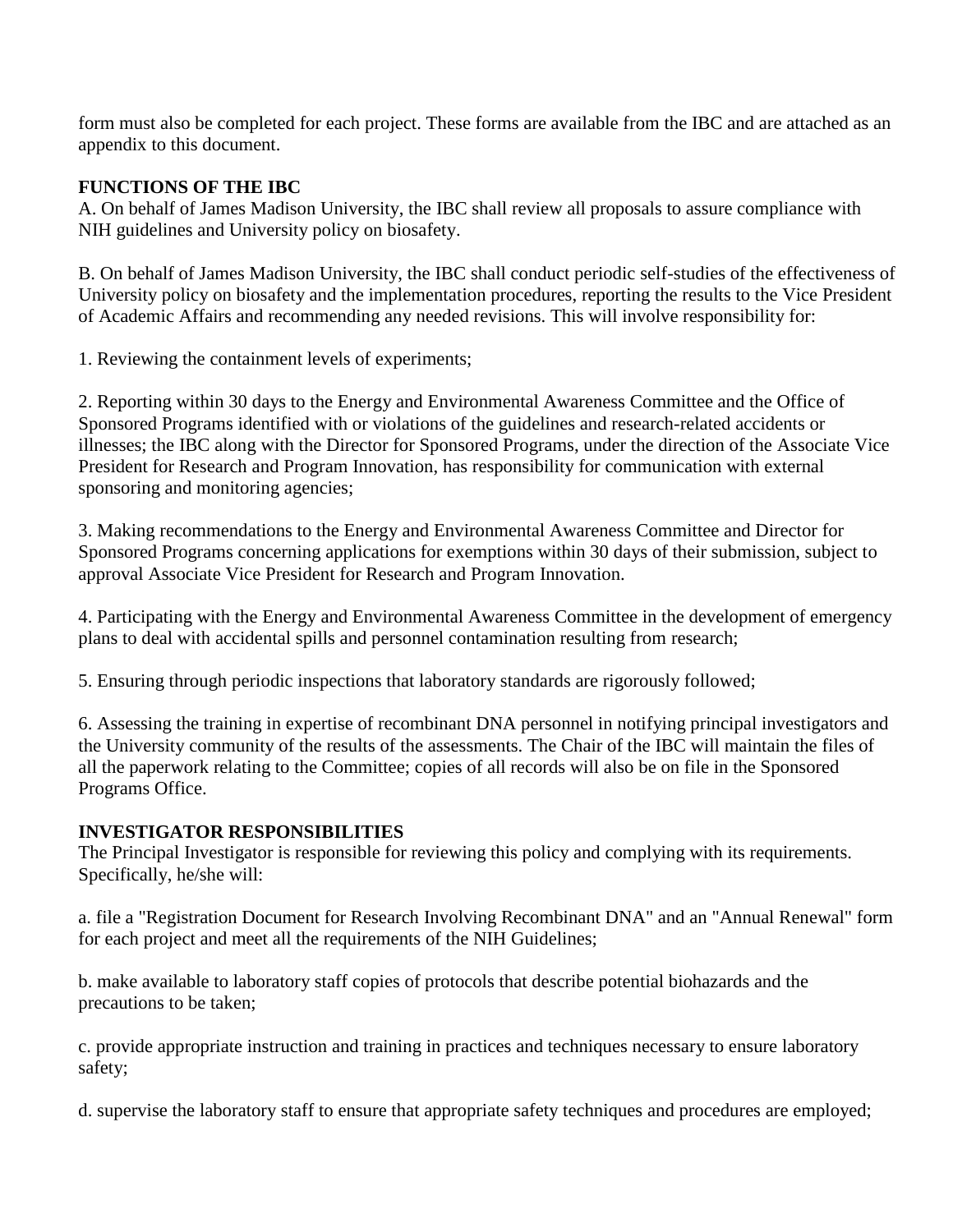e. report in writing to the IBC any significant problems pertaining to the operation and implementation of containment practices and procedures;

f. submit applications for external funding of recombinant DNA research to the IBC prior to transmittal for external funding.

# **REGISTRATION DOCUMENT FOR RESEARCH INVOLVING RECOMBINANT DNA**

James Madison University Institutional Biosafety Committee

This form must be submitted for all research involving recombinant DNA molecules. Renewal of approval for each project is required every 12 months. In this document Guidelines refers to Guidelines for Research Involving Recombinant DNA Molecules (NIH Guidelines, June 1994), as published in the Federal Register 7/5/94, 8/5/94.

## **General Registration Information**

- 1. Principal Investigator:
- 2. Department:
- 3. Phone:
- 4. Building and room number(s) where research is to be conducted:
- 5. Project title:
- 6. Project start date:

7. If part of grant proposal, list agency, grant title: (if pending, list requested funding dates; if funded, list number and funding dates)

8. Does this project contain proprietary information?:

If yes, please describe.

## **Class of Experiments Involving Recombinant DNA and Containment Levels**

1. Which class of the Guidelines for covered experiments apply to the proposed experiments (see section III of the Guidelines). Check which one applies:

\_\_\_\_ III-A. Experiments that require RAC, NIH, and IBC approval before initiation.

If class III-A is checked, see items III-A-1 through III-A-4 in the Guidelines, indicate all those that apply,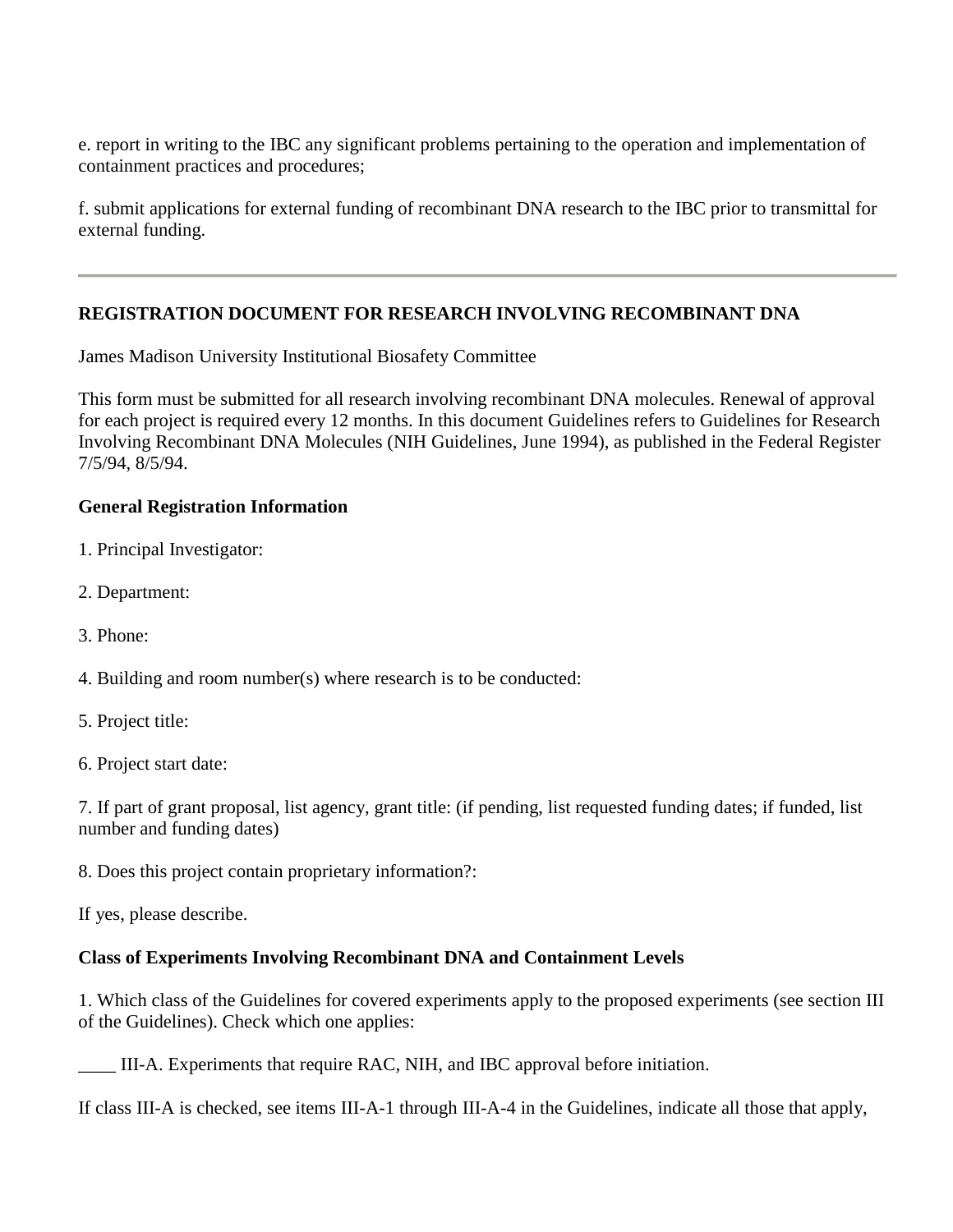and explain on a separate sheet.

\_\_\_\_ III-B. Experiments that require IBC approval before initiation (see items III-B-1 through III-B-5 in the Guidelines). Check all that apply to III-B and explain in detail each check on a separate page.

\_\_\_\_ a. Use of other than a class 1 agent as host-vector system. State class

\_\_\_\_ b. A viral vector (other than class 1) will be used:

Will less than 2/3 of a genome be used? Yes No

With helper virus? Yes No

May your experiment enhance pathogenicity (e.g. insertion of oncogene, extend host range)? Yes No

\_\_\_\_ c. Whole animals or plants will be used as host.

\_\_\_\_ d. Experiments will involve more than 10 liters of culture.

\_\_\_\_ e. An attempt will be made to obtain expression of a foreign gene.

\_\_\_\_ III-C. Experiments that require IBC notice simultaneously with initiation of experiments (experiments not included in III-A, III-B, and III-D).

\_\_\_\_ III-D.Exempt experiments (see items III-D-1 through III-D-5 in the Guidelines).

2. Which physical containment level applies to this proposal (Appendix G, section II in the Guidelines)?

Circle one: BL-1 BL-2 BL-3

3. Describe the rationale for selecting class and containment levels chosen and cite appropriate sections of the Guidelines.

#### **Description of Recombinant DNA Experiments**

Please answer in detail each of the questions listed below. Use additional sheets if necessary.

1. Summary of project (1 or 2 paragraphs). Include purpose for which recombinant DNA will be used in the project and briefly describe the range of techniques to be employed. Please define any acronyms and abbreviations.

2. Host strain(s) used, including genus, species, parent strains, and class of each agent.

3. Vectors to be used. Include source.

4. Source and nature of inserted DNA sequences. Include size, gene name(s) and function of gene(s), and sequence(s), if known.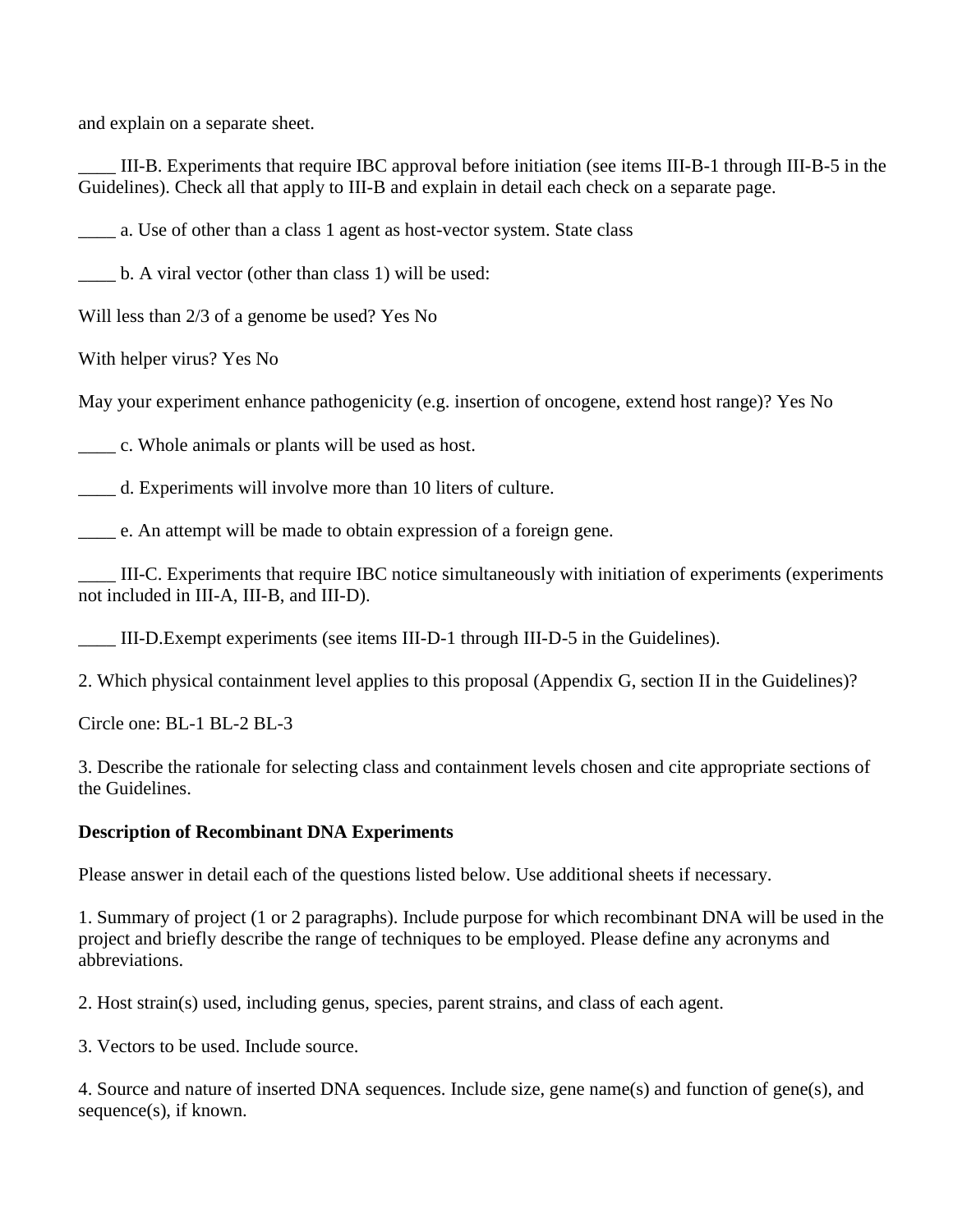## **ANNUAL RENEWAL FORM FOR PROJECTS INVOLVING RECOMBINANT DNA**

James Madison University Institutional Biosafety Committee

(Please fill out a separate form for each project.)

| Principal Investigator:                              |
|------------------------------------------------------|
| Department:                                          |
| Phone Number:                                        |
| Project Number:                                      |
| Project Title:                                       |
| Funding agency(ies)                                  |
| 1. Current status (check one)                        |
| <u>Lace Initiated Date</u>                           |
| Expected completion date__________                   |
| Will be initiated Date                               |
| $\_\_$ Continuing                                    |
| Will not be initiated or will be discontinued        |
| Completed Date                                       |
| 2. This project is being conducted as originally sum |

ubmitted, or all amendments to this proposal have been previously approved.

 $\frac{1}{\sqrt{1-\frac{1}{c}}}$  Yes  $\frac{1}{\sqrt{1-\frac{1}{c}}}$  No

If amendments are being proposed , please describe on a separate sheet. Upon review, the Principal Investigator may be requested to complete a new proposal. If containment level or class has changed, please submit a new proposal.

(Signature of Principal Investigator) (Date)

Received and approved by the Institutional Biosafety Committee

\_\_\_\_\_\_\_\_\_\_\_\_\_\_\_\_\_\_\_\_\_\_\_\_\_\_\_\_\_\_\_\_\_\_ \_\_\_\_\_\_\_\_\_\_\_\_\_\_\_\_\_

\_\_\_\_\_\_\_\_\_\_\_\_\_\_\_\_\_\_\_\_\_\_\_\_\_\_\_\_\_\_\_\_\_\_ \_\_\_\_\_\_\_\_\_\_\_\_\_\_\_\_\_

(Signature of Chairperson of Institutional Biosafety Committee) (Date)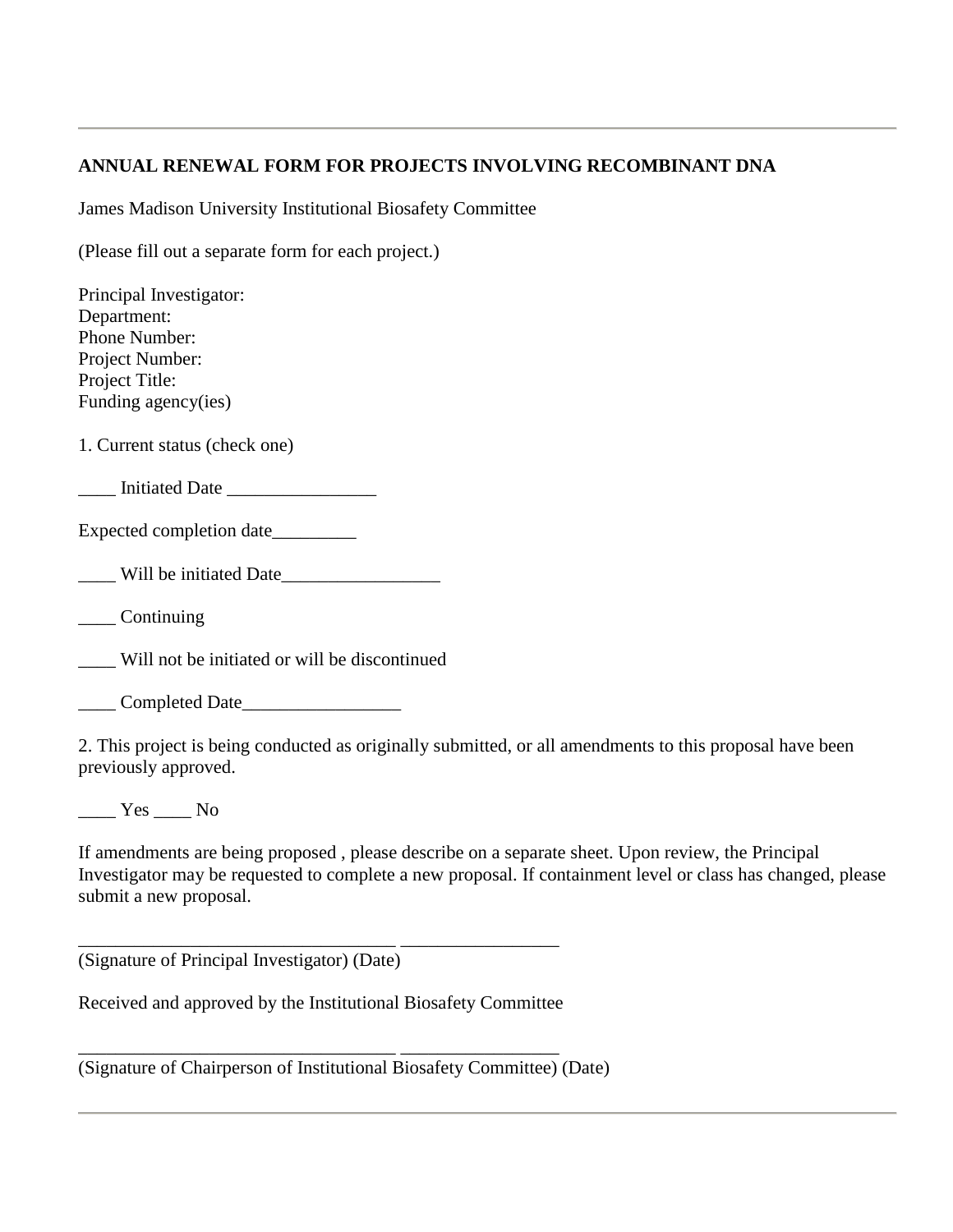# **REGISTRATION DOCUMENT FOR RESEARCH INVOLVING INFECTIOUS AGENTS**

James Madison University Institutional Biosafety Committee

In addition to overseeing the use of recombinant DNA technology the Institutional Biosafety Committee (IBC) of James Madison University also oversees the use of infectious agents in biological research. To ensure the proper and safe usage of such agents in teaching and research laboratories at the University, all investigators are required to abide by the regulations and procedures described in Biosafety in Microbiological and Biomedical Laboratories published by the U.S. Department of Health and Human Services (May 1993). In order to monitor activities involving infectious agents, this form must be submitted by all instructors and primary investigators employing infectious agents in their research. It should be updated when any changes occur and at the very least be updated annually. Those investigators who have provided all the information regarding infectious agents on the "Registration Document for Research Involving Recombinant DNA" need not complete this form.

## **General Registration Information**

1. Principal Investigator:

- 2. Department:
- 3. Phone:
- 4. Building and room number(s) where research is to be conducted:
- 5. Project title:
- 6. Project start date:

7. If part of grant proposal, list agency, grant title: (if pending, list requested funding dates; if funded, list number and funding dates)

8. Does this project contain proprietary information?: If yes, please describe.

Description of Activities Employing Infectious Agents

\_\_\_\_\_\_\_\_\_\_\_\_\_\_\_\_\_\_\_\_\_\_\_\_\_\_\_\_\_\_\_\_\_\_ \_\_\_\_\_\_\_\_\_\_\_\_\_\_\_\_\_

Describe in detail; (a) the nature and goals of the project, (b) the basic procedures employed, (c) each of the infectious agents used (including full name, source, genotype, pathogenicity, antibiotic resistance pattern), (d) the biosafety level chosen and the rationale for choosing this level.

# **Agreement Sheet**

I agree to abide by the regulations and procedures described in the CDC/NIH publication Biosafety in Microbiological and Biomedical Laboratories published by the U.S. Department of Health and Human Services (May, 1993).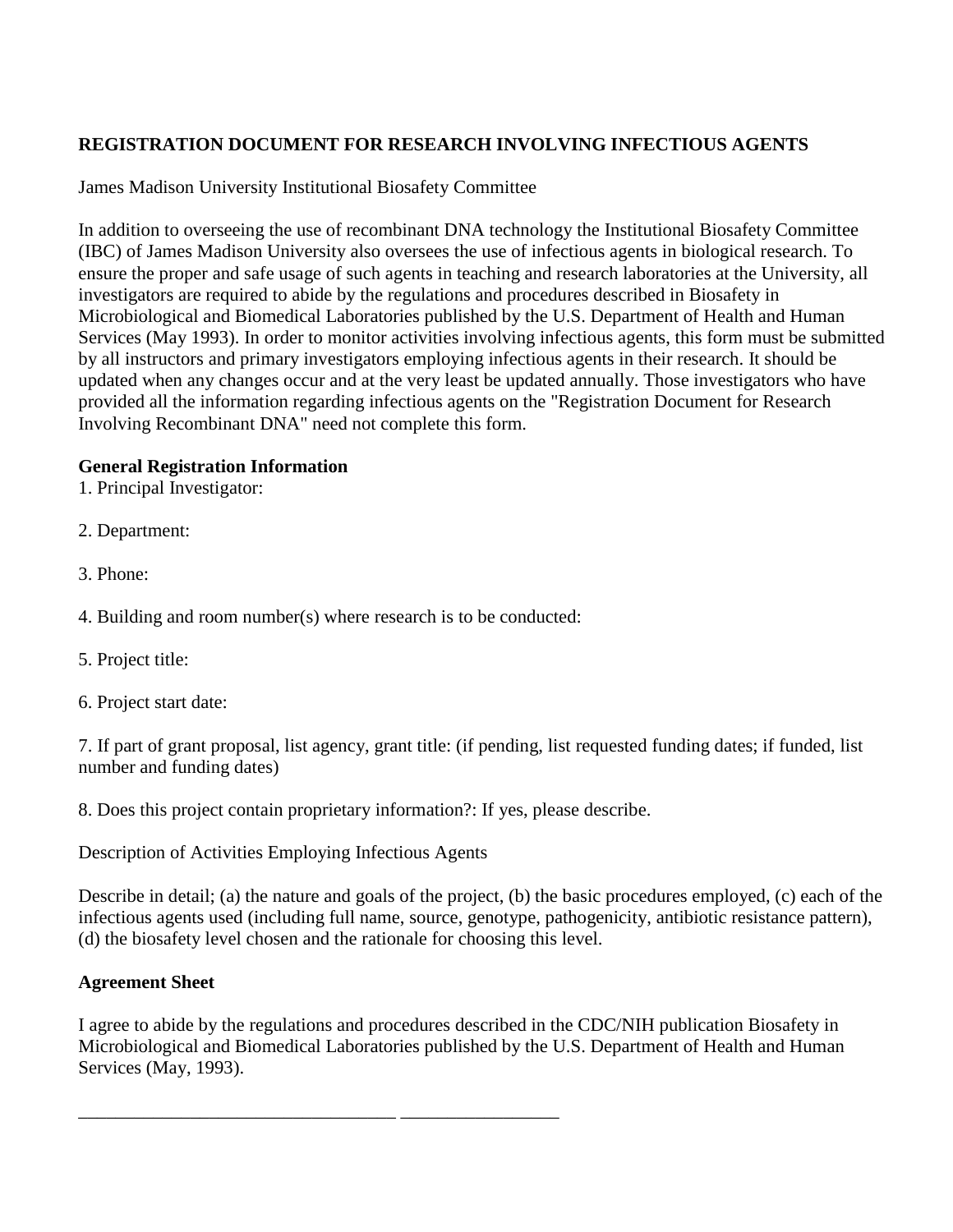(Signature of Principal Investigator) (Date)

\_\_\_\_ Received and reviewed by the Institutional Biosafety Committee

(Signature of Chairperson of Institutional Biosafety Committee) (Date)

\_\_\_\_\_\_\_\_\_\_\_\_\_\_\_\_\_\_\_\_\_\_\_\_\_\_\_\_\_\_\_\_\_\_ \_\_\_\_\_\_\_\_\_\_\_\_\_\_\_\_\_

#### **Approval Sheet**

I agree to abide by the Guidelines for Research Involving Infectious Agents (NIH Guidelines) as published in the Federal Register 7/5/1994 in conducting all work using infectious agents.

(Signature of Principal Investigator) (Date)

\_\_\_\_Received and reviewed by the Institutional Biosafety Committee

\_\_\_\_\_\_\_\_\_\_\_\_\_\_\_\_\_\_\_\_\_\_\_\_\_\_\_\_\_\_\_\_\_\_ \_\_\_\_\_\_\_\_\_\_\_\_\_\_\_\_\_

\_\_\_\_Approved

\_\_\_\_Approval not required

(Signature of Chairperson of Institutional Biosafety Committee) (Date)

\_\_\_\_\_\_\_\_\_\_\_\_\_\_\_\_\_\_\_\_\_\_\_\_\_\_\_\_\_\_\_\_\_\_ \_\_\_\_\_\_\_\_\_\_\_\_\_\_\_\_\_

#### **Approval Sheet**

I agree to abide by the Guidelines for Research Involving Recombinant DNA Molecules (NIH Guidelines) as published in the Federal Register 7/5/1994 in conducting all work using recombinant DNA molecules.

(Signature of Principal Investigator) (Date)

\_\_\_\_ Received and reviewed by the Institutional Biosafety Committee

\_\_\_\_\_\_\_\_\_\_\_\_\_\_\_\_\_\_\_\_\_\_\_\_\_\_\_\_\_\_\_\_\_\_ \_\_\_\_\_\_\_\_\_\_\_\_\_\_\_\_\_

\_\_\_\_ Approved

\_\_\_\_ Approval not required

(Signature of Chairperson of Institutional Biosafety Committee) (Date)

\_\_\_\_\_\_\_\_\_\_\_\_\_\_\_\_\_\_\_\_\_\_\_\_\_\_\_\_\_\_\_\_\_\_ \_\_\_\_\_\_\_\_\_\_\_\_\_\_\_\_\_

## **ANNUAL RENEWAL FORM FOR PROJECTS INVOLVING INFECTIOUS AGENTS**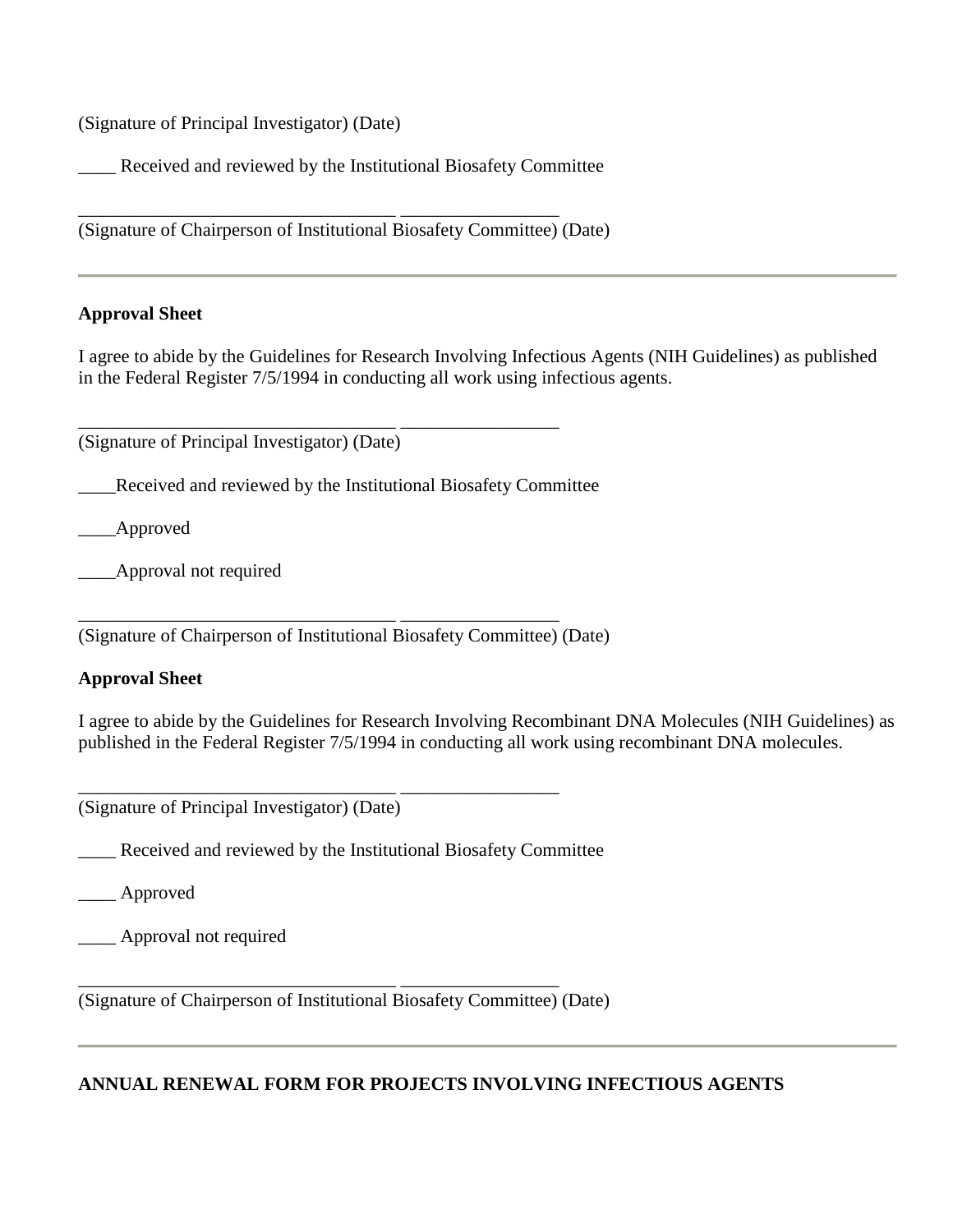| James Madison University Institutional Biosafety Committee     |
|----------------------------------------------------------------|
| (Please fill out a separate form for each project.)            |
| Principal Investigator:                                        |
| Department:                                                    |
| Phone Number:                                                  |
| Project Number:                                                |
| Project Title:                                                 |
| Funding agency(ies)                                            |
| 1. Current status (check one)                                  |
| Initiated Date                                                 |
| Expected completion date                                       |
| Will be initiated Date                                         |
| $\_\_$ Continuing                                              |
| _____ Will not be initiated or will be discontinued            |
| Completed Date                                                 |
| 2. This project is being conducted as originally submitted, or |

all amendments to this proposal have been previously approved.

 $\_\_\_\$  Yes  $\_\_\_\$  No

If amendments are being proposed , please describe on a separate sheet. Upon review, the Principal Investigator may be requested to complete a new proposal. If containment level or class has changed, please submit a new proposal.

(Signature of Principal Investigator) (Date)

Received and approved by the Institutional Biosafety Committee

\_\_\_\_\_\_\_\_\_\_\_\_\_\_\_\_\_\_\_\_\_\_\_\_\_\_\_\_\_\_\_\_\_\_ \_\_\_\_\_\_\_\_\_\_\_\_\_\_\_\_\_

\_\_\_\_\_\_\_\_\_\_\_\_\_\_\_\_\_\_\_\_\_\_\_\_\_\_\_\_\_\_\_\_\_\_ \_\_\_\_\_\_\_\_\_\_\_\_\_\_\_\_\_

(Signature of Chairperson of Institutional Biosafety Committee) (Date)